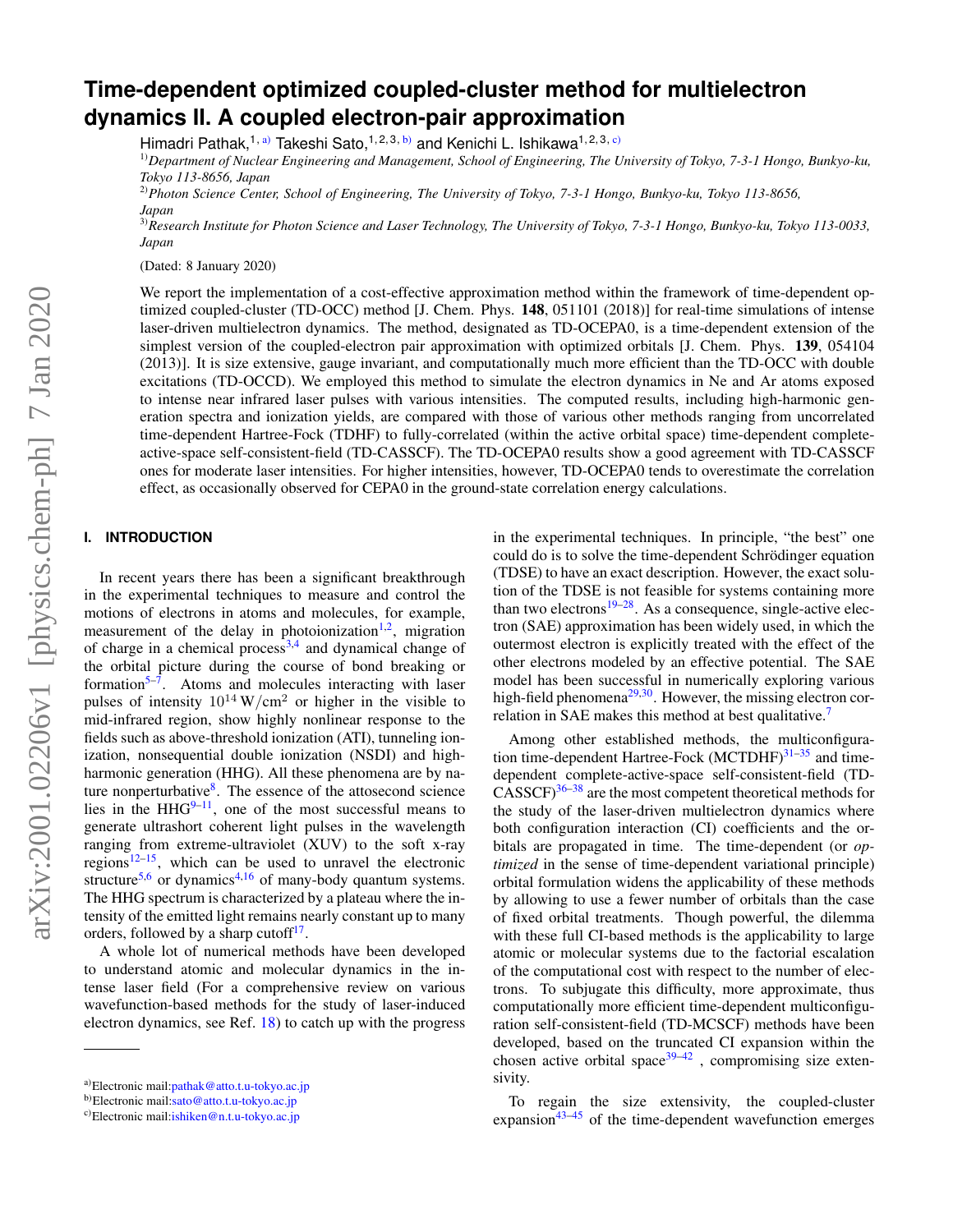naturally as an alternative to the truncated CI expansion. The initial ideas of developing time-dependent coupled-cluster go back to as early as 1978 by Schönhammer and Gunnarsson<sup>[46](#page-8-27)</sup>, and Hoodbhoy and Negele $47,48$  $47,48$ . Here we take note of a few theoretical works on the time-dependent coupled-cluster method for time-independent Hamiltonian<sup>[49–](#page-8-30)[53](#page-9-0)</sup> and a few recent applications of the method with fixed orbitals $54,55$  $54,55$ . Hu-ber and Klamroth<sup>[56](#page-9-3)</sup> were the first to apply the coupled-cluster method (with single and double excitations) to laser-driven dynamics of molecules, using time-independent orbitals and the CI wavefunction reconstructed from the propagated CC amplitudes to evaluate the expectation value of operators.

In 2012, Kvaal pioneered a time-dependent coupled-cluster method using time-dependent orbitals for electron dynamics, designated as orbital-adaptive time-dependent coupled-cluster (OATDCC) method $57$ . Based on Arponen's bi-orthogonal formulation of the coupled-cluster theory<sup>[58](#page-9-5)</sup>, the OATDCC method is derived from the complex-analytic action functional using time-dependent biorthonormal orbitals. Recently, we have also developed time-dependent optimized coupledcluster (TD-OCC) method $59$  based on the real action functional using time-dependent orthonormal orbitals. The TD-OCC method is a time-dependent extension of the orbital optimized coupled-cluster method popular in the stationary elec-tronic structure theory<sup>[60](#page-9-7)[–63](#page-9-8)</sup>. It is not only size extensive, but also gauge invariant, and scales polynomially with respect to the number of active electrons N. Theoretical as well as numerical comparison of closely-related OATDCC and TD-OCC methods is yet to be done, and will be discussed else-where. (See Refs. [64](#page-9-9) and [65](#page-9-10) for recent theoretical accounts on orbital-optimized and time-dependent coupled-cluster methods, and Refs. [66](#page-9-11) and [67](#page-9-12) for the gauge-invariant coupledcluster response theory with orthonormal and biorthonormal orbitals, respectively.)

We have implemented TD-OCC method with double excitations (TD-OCCD) and double and triple excitations (TD- $OCCDT$ ) within the chosen active space<sup>[59](#page-9-6)</sup>, of which the computational cost scales as  $N^6$  and  $N^8$ , respectively. Such scalings are milder than the factorial one in the MCTDHF and TD-CASSCF methods; nevertheless, a lower cost alternative within the TD-OCC framework is highly appreciated to further extend the applicability to heavier atoms and larger molecules interacting with intense laser fields.

One such low-cost model is a family of the methods called coupled-electron pair approximation (CEPA), originally introduced in  $1970's^{68-74}$  $1970's^{68-74}$  $1970's^{68-74}$ . In particular, the simplest version of the family, denoted as CEPA0 (See Sec. [II](#page-1-0) for the definition.), is recently attracting a renewed attention<sup>[75–](#page-9-15)[78](#page-9-16)</sup> due to its high cost-performance balance. The orbital-optimized version of this method (OCEPA0) has been also developed and applied to the calculation of, e.g, equilibrium geometries and harmonic vibrational frequencies of molecules<sup>[79](#page-9-17)</sup>, which motivated us to extend it to the time-dependent problem.

In the present article, we report the implementation of the time-dependent, orbital-optimized version of the CEPA0 theory, hereafter referred to as TD-OCEPA0. Pilot applications to the simulation of induced dipole moment, high-harmonic spectra, and ionization probability in three different laser

intensities for Ne and Ar are reported. We compare TD-OCEPA0 results with those of other methods ranging from uncorrelated TDHF, TD-MCSCF with a truncated CI expansion, TD-OCCD, and fully correlated TD-CASSCF, using the same number of active orbitals (except for TDHF) to quantitatively explore the performance of TD-OCEPA0. The computational cost of TD-OCEPA0 scales as  $N^6$ , which is formally the same as that of TD-OCCD; however as shown in Sec. [II,](#page-1-0) one need not solve for the double deexcitation operator  $\Lambda_2$ , but it is sufficient to propagate the double excitation operator  $T_2$  since  $\Lambda_2 = T_2^{\dagger}$ . This leads to a great saving of the computational time as numerically demonstrated in Sec. [III.](#page-4-0)

The manuscript is arranged as follows. A concise description of the TD-OCEPA0 method is presented in Sec. [II.](#page-1-0) Section [III](#page-4-0) discusses the computational results. Finally, we made our concluding remark in Sec. [IV.](#page-7-0) We use Hartree atomic units unless stated otherwise, and Einstein convention is implied throughout for summation over orbital indices.

#### <span id="page-1-0"></span>**II. METHOD**

## **A. Background**

We consider a system with  $N$  electrons governed by the following Hamiltonian,

<span id="page-1-2"></span>
$$
H = \sum_{i=1}^{N} h(\mathbf{r}_i, \mathbf{p}_i) + \sum_{i=1}^{N-1} \sum_{j=2}^{N} \frac{1}{|\mathbf{r}_i - \mathbf{r}_j|},
$$
 (1)

where  $r_i$  and  $p_i$  are the position and canonical momentum of an electron  $i$ . The corresponding second quantized Hamiltonian reads

<span id="page-1-1"></span>
$$
\hat{H} = h^{\mu}_{\nu}\hat{E}^{\mu}_{\nu} + \frac{1}{2}u^{\mu\gamma}_{\nu\lambda}\hat{E}^{\mu\gamma}_{\nu\lambda},\tag{2}
$$

where  $\hat{E}^{\mu}_{\nu} = \hat{c}^{\dagger}_{\mu} \hat{c}_{\nu}$  and  $\hat{E}^{\mu\gamma}_{\nu\lambda} = \hat{c}^{\dagger}_{\mu} \hat{c}^{\dagger}_{\gamma} \hat{c}_{\lambda} \hat{c}_{\nu}$ , with  $\hat{c}^{\dagger}_{\mu} (\hat{c}_{\mu})$  being a creation (annihilation) operator in a complete, orthonormal set of  $2n_{\text{bas}}$  spin-orbitals  $\{\psi_\mu\}$ , where  $n_{\text{bas}}$  is the number of basis functions (or the number of grid points) to expand the spatial part of  $\psi_{\mu}$ , and

$$
h_{\nu}^{\mu} = \int dx_1 \psi_{\mu}^*(x_1) h(\mathbf{r}_1, \mathbf{p}_1) \psi_{\nu}(x_1), \tag{3}
$$

$$
u^{\mu\gamma}_{\nu\lambda} = \int \int dx_1 dx_2 \frac{\psi^*_{\mu}(x_1)\psi^*_{\gamma}(x_2)\psi_{\nu}(x_1)\psi_{\lambda}(x_2)}{|r_1 - r_2|}, \quad (4)
$$

where  $x_i = (r_i, \sigma_i)$  is a composite spatial-spin coordinate.

The complete set of  $2n_{\text{bas}}$  spin-orbitals (labeled with  $\mu, \nu, \gamma, \lambda$  is divided into  $n_{\rm occ}$  *occupied*  $(o, p, q, r, s)$  and  $2n_{\text{bas}} - n_{\text{occ}}$  *virtual* spin-orbitals having nonzero and vanishing occupations, respectively, in the coupled-cluster (or MCSCF) expansion of the total wavefunction. The occupied spin-orbitals are classified into  $n_{\text{core}}$  *core* spin-orbitals which are occupied in the reference  $\Phi$  and kept uncorrelated, and  $n_{\text{act}} = n_{\text{occ}} - n_{\text{core}}$  *active* spin-orbitals  $(t, u, v, w)$  among which the  $N_{\text{act}} = N - n_{\text{core}}$  active electrons are correlated.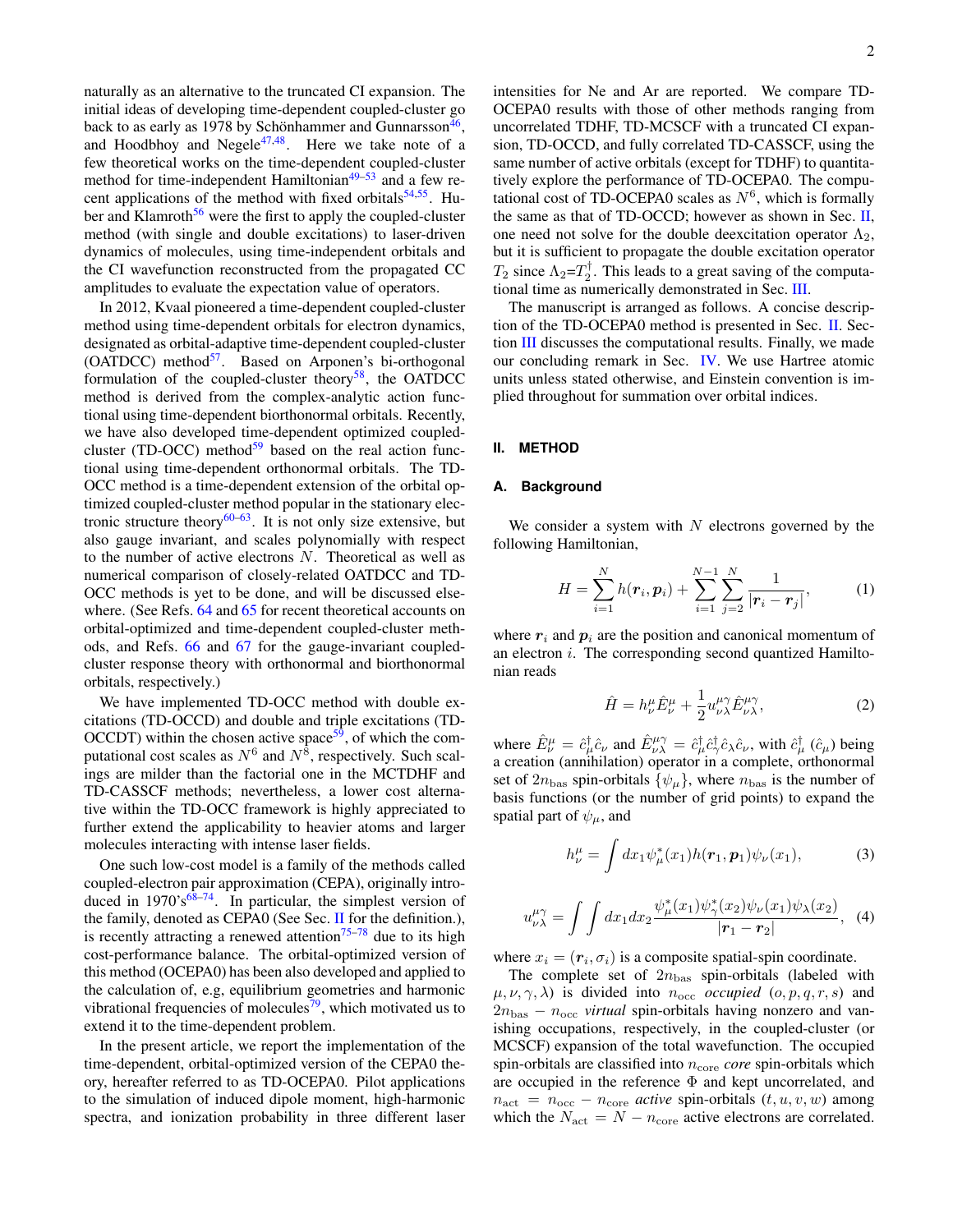The active spin-orbitals are further splitted into those in the *hole* space  $(i, j, k, l)$  and the *particle* space  $(a, b, c, d)$ , which are occupied and unoccupied, respectively, in Φ. The core spin-orbitals can also be splitted into those in the *frozen-core* space  $(i'', j'')$  which are fixed in time, and the *dynamical-core* space  $(i', j')$  which are propagated in time<sup>[36](#page-8-21)</sup>.

Hereafter we refer to spin-orbitals simply as orbitals. [Note that Refs. [36](#page-8-21)[,37](#page-8-31)[,42](#page-8-24) for TD-MCSCF methods deal with the equations of motion (EOMs) for spatial orbitals.] The system Hamiltonian [\(2\)](#page-1-1) is equivalently written as

$$
\hat{H} = E_0 + f^{\mu}_{\nu} \{ \hat{E}^{\mu}_{\nu} \} + \frac{1}{4} v^{\mu \gamma}_{\nu \lambda} \{ \hat{E}^{\mu \gamma}_{\nu \lambda} \}, \tag{5}
$$

where  $E_0 = \langle \Phi | \hat{H} | \Phi \rangle$ ,  $f^{\mu}_{\nu} = h^{\mu}_{\nu} + v^{\mu j}_{\nu j}$  (*j* running over core and hole spaces),  $v_{\nu\lambda}^{\mu\gamma} = u_{\nu\lambda}^{\mu\gamma} - u_{\lambda\nu}^{\mu\gamma}$ , and the bracket  $\{\cdots\}$ implies that the operator inside is normal ordered relative to the reference.

## <span id="page-2-7"></span>**B. Review of TD-OCC method**

Let us begin with a generic TD-OCC framework, which relies on the time-dependent variational principle with real ac-tion functional<sup>[59](#page-9-6)</sup>,

$$
S = \text{Re}\int_{t_0}^{t_1} Ldt = \frac{1}{2} \int_{t_0}^{t_1} (L + L^*) dt, \tag{6}
$$

<span id="page-2-5"></span>
$$
L = \langle \Phi | (1 + \hat{\Lambda}) e^{-\hat{T}} (\hat{H} - i \frac{\partial}{\partial t}) e^{\hat{T}} | \Phi \rangle, \tag{7}
$$

where

$$
\hat{T} = \hat{T}_2 + \hat{T}_3 \cdots = \tau_{ij}^{ab} \hat{E}_{ij}^{ab} + \tau_{ijk}^{abc} \hat{E}_{ijk}^{abc} \cdots, \qquad (8)
$$

$$
\hat{\Lambda} = \hat{\Lambda}_2 + \hat{\Lambda}_3 \cdots = \lambda_{ab}^{ij} \hat{E}_{ab}^{ij} + \lambda_{abc}^{ijk} \hat{E}_{abc}^{ijk} \cdots , \qquad (9)
$$

with  $\tau_{ij\cdots}^{ab\cdots}$  and  $\lambda_{ab\cdots}^{ij\cdots}$  being excitation and deexcitation amplitudes, respectively. We require that the action to be stationary,  $\delta S = 0$ , with respect to the variation of amplitudes  $\delta\tau_{ij\cdots}^{ab\cdots}$ ,  $\delta\lambda_{ab\cdots}^{ij\cdots}$  and orthonormality-conserving orbital variations  $\delta \psi_{\mu} = \psi_{\nu} \Delta_{\mu}^{\nu}$ , with antiHermitian matrix elements  $\Delta^{\nu}_{\mu} \equiv \langle \dot{\psi}_{\nu} | \delta \psi_{\mu} \rangle.$ 

To facilitate formulation of TD-OCEPA0 below, we transform the Lagrangian into two equivalent expressions,

$$
L = L_0 + \langle \Phi | (1 + \hat{\Lambda}) [\{\hat{H} - i\hat{X}\} e^{\hat{T}}]_c | \Phi \rangle - i \lambda_{ab...}^{ij...} \tilde{\tau}_{ij...}^{ab...},
$$
\n(10a)

$$
= (h_q^p - iX_q^p)\rho_p^q + \frac{1}{2}u_{qs}^{pr}\rho_{pr}^{qs} - i\lambda_{ab\cdots}^{ij\cdots} \dot{\tau}_{ij\cdots}^{ab\cdots}, \qquad (10b)
$$

where  $\hat{X} = X^{\mu}_{\nu} \hat{E}^{\mu}_{\nu}$  with  $X^{\mu}_{\nu} = \langle \psi_{\mu} | \dot{\psi}_{\nu} \rangle$  being antiHermitian,  $L_0 = \langle \Phi | (\hat{H} - i\hat{X}) | \Phi \rangle$ , and the symbol  $[\cdots]_c$  indicates the restriction to diagrammatically connected terms. The oneelectron and two-electron reduced density matrices (RDMs)  $\rho_p^q$  and  $\rho_{pr}^{qs}$  are defined, respectively, by

$$
\rho_p^q = \langle \Phi | (1 + \hat{\Lambda}) e^{-\hat{T}} \hat{E}_q^p e^{\hat{T}} | \Phi \rangle, \tag{11}
$$

$$
\rho_{pr}^{qs} = \langle \Phi | (1 + \hat{\Lambda}) e^{-\hat{T}} \hat{E}_{qs}^{pr} e^{\hat{T}} | \Phi \rangle.
$$
 (12)

To benefit later discussions, we separate the one-electron and two-electron RDMs (1RDM and 2RDM, respectively) into reference and correlation contributions,

$$
\rho_p^q = (\rho_0)_p^q + \gamma_p^q,\tag{13}
$$

$$
\rho_{pr}^{qs} = (\rho_0)_{pr}^{qs} + \gamma_{pr}^{qs},\tag{14}
$$

where the reference contributions  $(\rho_0)_p^q = \delta_j^q \delta_p^j$  and  $(\rho_0)_{pr}^{qs} =$  $\gamma_p^q \delta_j^s \delta_r^j + \gamma_r^s \delta_j^q \delta_p^j - \gamma_r^q \delta_j^s \delta_p^j - \gamma_p^s \delta_j^q \delta_r^j + \delta_j^q \delta_p^j \delta_k^s \delta_r^k - \delta_j^s \delta_p^j \delta_k^q \delta_r^k$ <br>(*j*, *k* running over core and hole spaces) are independent of the correlation treatment, and the correlation contributions are defined as

<span id="page-2-0"></span>
$$
\gamma_p^q = \langle \Phi | (1 + \hat{\Lambda}) [\{\hat{E}_q^p\} e^{\hat{T}}]_c | \Phi \rangle, \tag{15a}
$$

$$
\gamma_{pr}^{qs} = \langle \Phi | (1 + \hat{\Lambda}) [\{\hat{E}_{qs}^{pr}\} e^{\hat{T}}]_c | \Phi \rangle. \tag{15b}
$$

See Ref. [59](#page-9-6) for the derivation of general TD-OCC EOMs based on the real-valued action principle outlined here.

#### <span id="page-2-6"></span>**C. TD-OCEPA0 method**

Now we define the TD-OCEPA0 method by (i) including double (de)excitations only ( $\hat{T} = \hat{T}_2$ ,  $\hat{\Lambda} = \hat{\Lambda}_2$ ) and (ii) linearizing the exponential operator  $e^{\hat{T}_2}$ , in the normalordered, connected expression of the coupled-cluster Lagrangian [Eq.  $(10a)$ ],

<span id="page-2-1"></span>
$$
L = L_0 + \langle \Phi | (1 + \hat{\Lambda}_2) [\{\hat{H} - i\hat{X}\}(1 + \hat{T}_2)]_c | \Phi \rangle - i \lambda_{ab}^{ij} \dot{\tau}_{ij}^{ab},
$$
\n(16)

and, accordingly the correlation RDMs [Eqs. [\(15\)](#page-2-0)],

<span id="page-2-4"></span>
$$
\gamma_p^q = \langle \Phi | (1 + \hat{\Lambda}_2) [\{\hat{E}_q^p\}(1 + \hat{T}_2)]_c | \Phi \rangle, \qquad (17a)
$$

$$
\gamma_{pr}^{qs} = \langle \Phi | (1 + \hat{\Lambda}_2) [\{\hat{E}_{qs}^{pr}\}(1 + \hat{T}_2)]_c | \Phi \rangle. \tag{17b}
$$

Requiring  $\delta S/\delta \lambda_{ab}^{ij}(t) = 0$  and  $\delta S/\delta \tau_{ij}^{ab}(t) = 0$ , respectively, using  $L$  of Eq. [\(16\)](#page-2-1) derives

<span id="page-2-2"></span>
$$
\begin{split} i\dot{\tau}_{ij}^{ab} &= \langle \Phi | \hat{E}_{ab}^{ij} [\{\hat{H} - i\hat{X}\}(1+\hat{T}_2)]_c | \Phi \rangle \\ &= v_{ij}^{ab} - p(ij) \bar{f}_j^k \tau_{ik}^{ab} + p(ab) \bar{f}_c^a \tau_{ij}^{cb} \\ &+ \frac{1}{2} v_{cd}^{ab} \tau_{ij}^{cd} + \frac{1}{2} v_{ij}^{kl} \tau_{kl}^{ab} + p(ij) p(ab) v_{ic}^{ak} \tau_{kj}^{cb}, \end{split} \tag{18}
$$

<span id="page-2-3"></span>
$$
-i\dot{\lambda}_{ab}^{ij} = \langle \Phi | (1 + \hat{\Lambda}_2) [ \{ \hat{H} - i\hat{X} \} \hat{E}_{ij}^{ab} ]_c | \Phi \rangle
$$
  
\n
$$
= v_{ab}^{ij} - p(ij) \bar{f}_k^i \lambda_{ab}^{kj} + p(ab) \bar{f}_a^c \lambda_{cb}^{ij}
$$
  
\n
$$
+ \frac{1}{2} v_{ab}^{cd} \lambda_{cd}^{ij} + \frac{1}{2} v_{kl}^{ij} \lambda_{ab}^{kl} + p(ij) p(ab) v_{kb}^{cj} \lambda_{ac}^{ik}, (19)
$$

where  $\bar{f}_q^p = f_q^p - iX_q^p$ , and  $p(\mu\nu)$  is the anti-symmetrizer;  $p(\mu\nu)\hat{A_{\mu\nu}} = \hat{A}_{\mu\nu} - \hat{A}_{\nu\mu}$ . Comparing Eqs [\(18\)](#page-2-2) and [\(19\)](#page-2-3), and noting that the orbitals are orthonormal, one sees that the EOM for  $\lambda_{ab}^{ij}$  is the complex conjugate of that for  $\tau_{ij}^{ab}$ , concluding that  $\hat{\Lambda}_2 = \hat{T}_2^{\dagger}$ . As a result, the first and second terms of Eq. [\(16\)](#page-2-1) are real, and

Im 
$$
\int_{t_0}^{t_1} L dt = \frac{1}{2i} \int_{t_0}^{t_1} (L - L^*) dt
$$

$$
= \frac{1}{2} \left\{ \left| \tau_{ij}^{ab}(t_1) \right|^2 - \left| \tau_{ij}^{ab}(t_0) \right|^2 \right\} \tag{20}
$$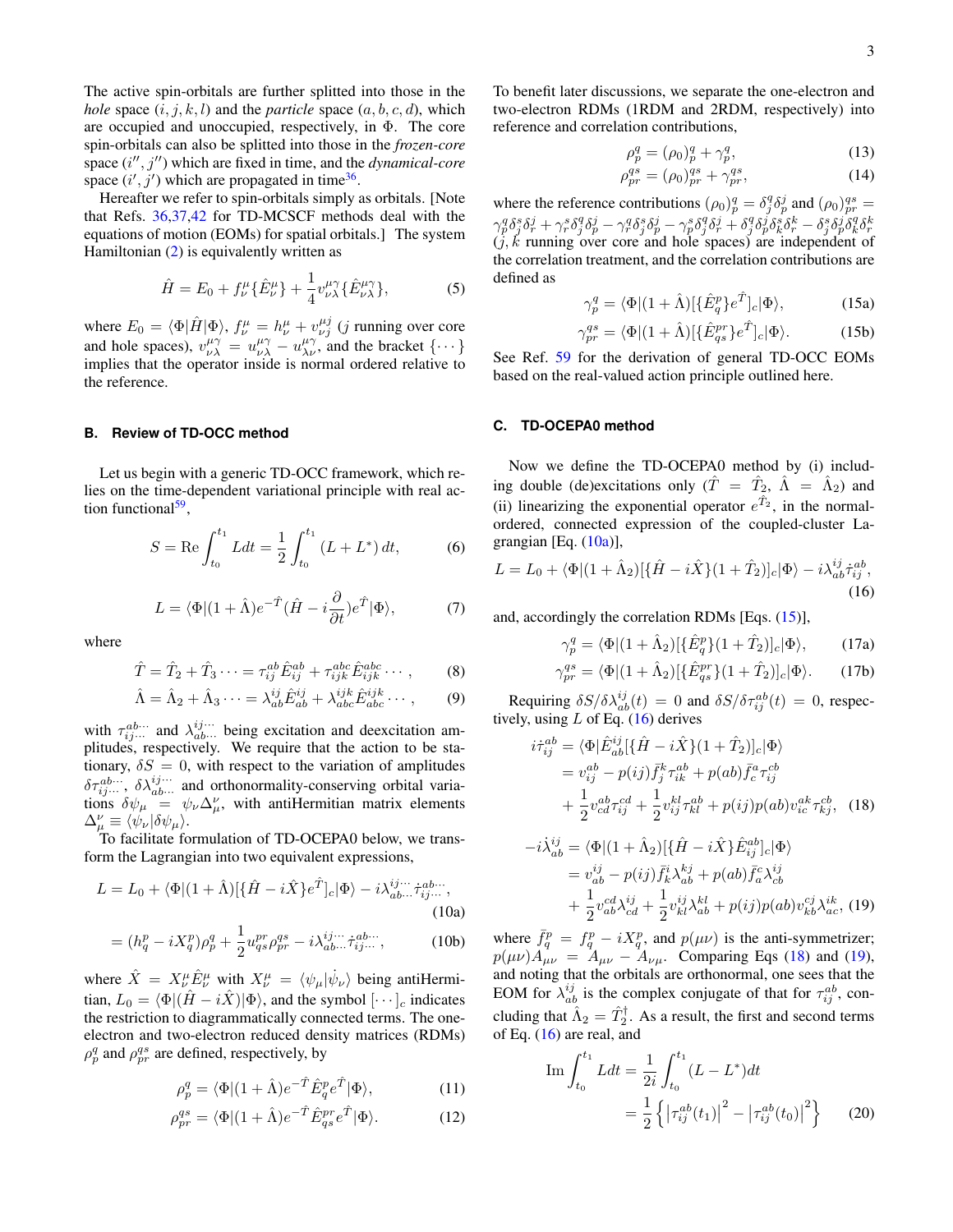is independent of the integration path and irrelevant in taking its variation. Therefore, *given the orthonormal orbitals*, L is essentially real, and one could equally base oneself on

<span id="page-3-1"></span>
$$
S = \int_{t_0}^{t_1} L dt,
$$
\n(21)

for TD-OCEPA0 ansatz. See Sec. [II D](#page-3-0) below for more explicit account of this point.

Based on the natively real action functional  $S$  of Eq. [\(21\)](#page-3-1), the equation for  $X^{\mu}_{\nu} = \langle \psi_{\mu} | \dot{\psi}_{\nu} \rangle$  is derived by requiring  $\delta S/\delta \Delta^{\mu}_{\nu} = 0$  using the Lagrangian expression of Eq. [\(10b\)](#page-1-2) and RDMs of Eqs. [\(17\)](#page-2-4) to obtain

<span id="page-3-2"></span>
$$
i(X_p^{\nu} \rho_{\mu}^p - \rho_p^{\nu} X_{\mu}^p) = F_p^{\nu} \rho_{\mu}^p - \rho_p^{\nu} F_p^{\mu *}, \tag{22}
$$

where  $F_p^{\mu} = \langle \psi_{\mu} | \hat{F} | \psi_p \rangle$ ,

$$
\hat{F}|\psi_p\rangle = \hat{h}|\psi_p\rangle + \hat{W}_s^r|\psi_q\rangle \rho_{or}^{qs} (\rho^{-1})_p^o,\tag{23}
$$

$$
W_s^r(x_1) = \int dx_2 \frac{\psi_r^*(x_2)\psi_s(x_2)}{|r_1 - r_2|}.
$$
 (24)

Subsequent analyses of Eq.  $(22)$  are parallel to those for TD-MCSCF methods $39,42$  $39,42$ , and one arrives at the orbital EOMs,

<span id="page-3-3"></span>
$$
i|\psi_p\rangle = (\hat{1} - \hat{P})\hat{F}|\psi_p\rangle + |\psi_q\rangle X_p^q,\tag{25}
$$

where  $\hat{1}$  is the identity operator within the orbital space  $\{\psi_{\mu}\},$ and  $\hat{P} = \sum_{q} |\psi_q\rangle\langle\psi_q|$ , with non-redundant orbital rotations determined by

$$
i(\delta_u^t - \rho_u^t)X_{i'}^u = F_{i'}^t - \rho_u^t F_u^{i'}\,,\tag{26}
$$

<span id="page-3-7"></span>
$$
i(X_j^a \rho_i^j - \rho_b^a X_i^b) = F_j^a \rho_i^j - \rho_b^a F_b^{j*}.
$$
 (27)

A careful consideration of the frozen-core orbitals within the electric dipole approximation derives

$$
iX_{\mu}^{i''} = \begin{cases} 0 & \text{(length gauge)}\\ \mathbf{E}(t) \cdot \langle \psi_{i''} | \mathbf{r} | \psi_{\mu} \rangle & \text{(velocity gauge)} \end{cases}, \quad (28)
$$

where  $E$  is the external electric field, enabling gauge-invariant simulations with frozen-core orbitals.<sup>[37](#page-8-31)</sup>

Redundant orbital rotations  $\{X^{i'}_{j'}\}$ ,  $\{X^{i}_{j}\}$ , and,  $\{X^{a}_{b}\}$  can be arbitrary antiHermitian matrix elements. In particular, if one chooses  $X_b^a = X_j^i = 0$ , the term  $-i\hat{X}$  is dropped in Eqs. [\(18\)](#page-2-2) and [\(19\)](#page-2-3). Again as a consequence of  $\hat{\Lambda}_2 = \hat{T}_2^{\dagger}$ , both 1RDM and 2RDM are Hermitian, of which the algebraic expression of non-zero elements are given by

$$
\gamma_i^j = -\frac{1}{2} \lambda_{cd}^{kj} \tau_{ki}^{cd}, \gamma_a^b = \frac{1}{2} \lambda_{ca}^{kl} \tau_{kl}^{cb}, \qquad (29a)
$$

$$
\gamma_{ab}^{cd} = \frac{1}{2} \lambda_{ab}^{kl} \tau_{kl}^{cd}, \gamma_{ij}^{kl} = \frac{1}{2} \lambda_{cd}^{kl} \tau_{ij}^{cd}, \qquad (29b)
$$

$$
\gamma_{bj}^{ia} = \lambda_{cb}^{ki} \tau_{kj}^{ca}, \gamma_{ab}^{ij} = \lambda_{ab}^{ij},\tag{29c}
$$

$$
\gamma_{ij}^{ab} = \tau_{ij}^{ab}.\tag{29d}
$$

In summary, the TD-OCEPA0 method is defined by the EOMs of  $\hat{T}_2$  amplitudes [Eq. [\(18\)](#page-2-2)] and orbitals [Eq. [\(25\)](#page-3-3)], with the hole-particle mixing determined by solving Eq. [\(22\)](#page-3-2) and RDMs given by Eqs. [\(29\)](#page-3-4).

### <span id="page-3-0"></span>**D. Relation to other ansatz**

As the name suggests, the TD-OCEPA0 method is a time-dependent extension of the stationary OCEPA0 method. In the stationary case, it is known that  $CEPA0^{75,83}$  $CEPA0^{75,83}$  $CEPA0^{75,83}$  $CEPA0^{75,83}$ , D- $MBPT(\infty)^{84,85}$  $MBPT(\infty)^{84,85}$  $MBPT(\infty)^{84,85}$  $MBPT(\infty)^{84,85}$ , third-order expectation value coupled-cluster  $[XCC(3)]^{86}$  $[XCC(3)]^{86}$  $[XCC(3)]^{86}$ , and the linearized CCD (LCCD)<sup>[87](#page-9-22)</sup> energy functionals are all equivalent. The similar equivalence in the timedependent case can be demonstrated by considering the Lagrangian of Eq. [\(7\)](#page-2-5). In particular, the XCC Lagrangian can be written as

$$
L = \frac{1}{\langle \Phi | e^{\hat{T}^{\dagger}} e^{\hat{T}} | \Phi \rangle} \langle \Phi | e^{\hat{T}^{\dagger}} (\hat{H} - i \frac{\partial}{\partial t}) e^{\hat{T}} | \Phi \rangle
$$
  
\n
$$
= \langle \Phi | \left[ e^{\hat{T}^{\dagger}} (\hat{H} - i \frac{\partial}{\partial t}) e^{\hat{T}} \right]_{sc} | \Phi \rangle
$$
  
\n
$$
\sim \langle \Phi | [(1 + \hat{T}^{\dagger}) (\hat{H} - i \frac{\partial}{\partial t}) (1 + \hat{T})]_{sc} | \Phi \rangle,
$$
  
\n
$$
= L_0 + \langle \Phi | [(1 + \hat{T}^{\dagger}) {\{\hat{H} - i \hat{X}\}(1 + \hat{T})}]_{sc} | \Phi \rangle - i \tau_{ij}^{ab*} \tau_{ij}^{ab},
$$
  
\n(30)

where  $\left[\cdots\right]_{sc}$  restricts to *strongly connected* terms, and the third line introduces the XCC(3) approximation. This Lagrangian, which leads to the same working equations as de-rived in Sec. [II C](#page-2-6) (with  $\hat{\Lambda}_2 = \hat{T}_2$ <sup>†</sup>), emphasizes the Hermitian nature of the TD-OCEPA0, of which a certain advantage over the standard non-Hermitian treatment is discussed in Ref. [88](#page-9-23) in the stationary case.

The EOMs of the TD-OCEPA0 method is simpler than those of the closely-related TD-OCCD method (See Appendix [A](#page-8-32) for algebraic details of the TD-OCCD method.) in that all terms quadratic to  $\tau_{ij}^{ab}$  are absent in the  $\hat{T}_2$  equation [comparing Eq.  $(18)$  and  $(A1)$ ] and in the 2RDM expression [comparing Eq. [\(29d\)](#page-1-2) and [\(A3d\)](#page-8-33)]. It should also be noted that one need not solve for  $\hat{\Lambda}_2$  for TD-OCEPA0 since  $\hat{\Lambda}_2 = \hat{T}_2^{\dagger}$ , in

<span id="page-3-6"></span>TABLE I. The ground state total energies of Be and Ne atoms.

<span id="page-3-4"></span>

|    | <b>Basis</b>               | Method             | This work <sup>a</sup> | PSI4 <sup>80</sup> |  |
|----|----------------------------|--------------------|------------------------|--------------------|--|
| Вe | $6 - 31\overline{G}^{*81}$ | HF                 | $-14.56676405$         | $-14.56676403$     |  |
|    |                            | CEPA <sub>0</sub>  | $-14.6192$ 0336        | $-14.6192$ 0335    |  |
|    |                            | OCEPA0             | $-14.61965019$         | $-14.61965018$     |  |
|    |                            | OCCD               | $-14.61386552$         |                    |  |
|    |                            | <b>OCCDT</b>       | $-14.61394064$         |                    |  |
|    |                            | <b>FCI</b>         | $-14.61394255$         | $-14.61354253$     |  |
| Ne | $cc$ -pVD $Z^{81}$         | HF                 | $-128.4887.7555$       | $-128.4887$ 7555   |  |
|    |                            | CEPA <sub>0</sub>  | $-128.6802$ 1409       | $-128,6802,1409$   |  |
|    |                            | OCEPA <sub>0</sub> | $-128,6802,9009$       | $-128,6802,9009$   |  |
|    |                            | OCCD               | $-128.67959316$        |                    |  |
|    |                            | OCCDT              | $-128.68072135$        |                    |  |
|    |                            | <b>FCI</b>         | $-128.68088113$        | $-128.6808$ 8113   |  |

<span id="page-3-5"></span><sup>&</sup>lt;sup>a</sup> The overlap, one-electron, and two-electron repulsion integrals over Gaussian basis functions are generated using Gaussian09 program (Ref. [82\)](#page-9-26), and used to propagate EOMs in imaginary time in the orthonormalized Gaussian basis, with a convergence threshold of 10−<sup>15</sup> Hartree of energy difference in subsequent time steps.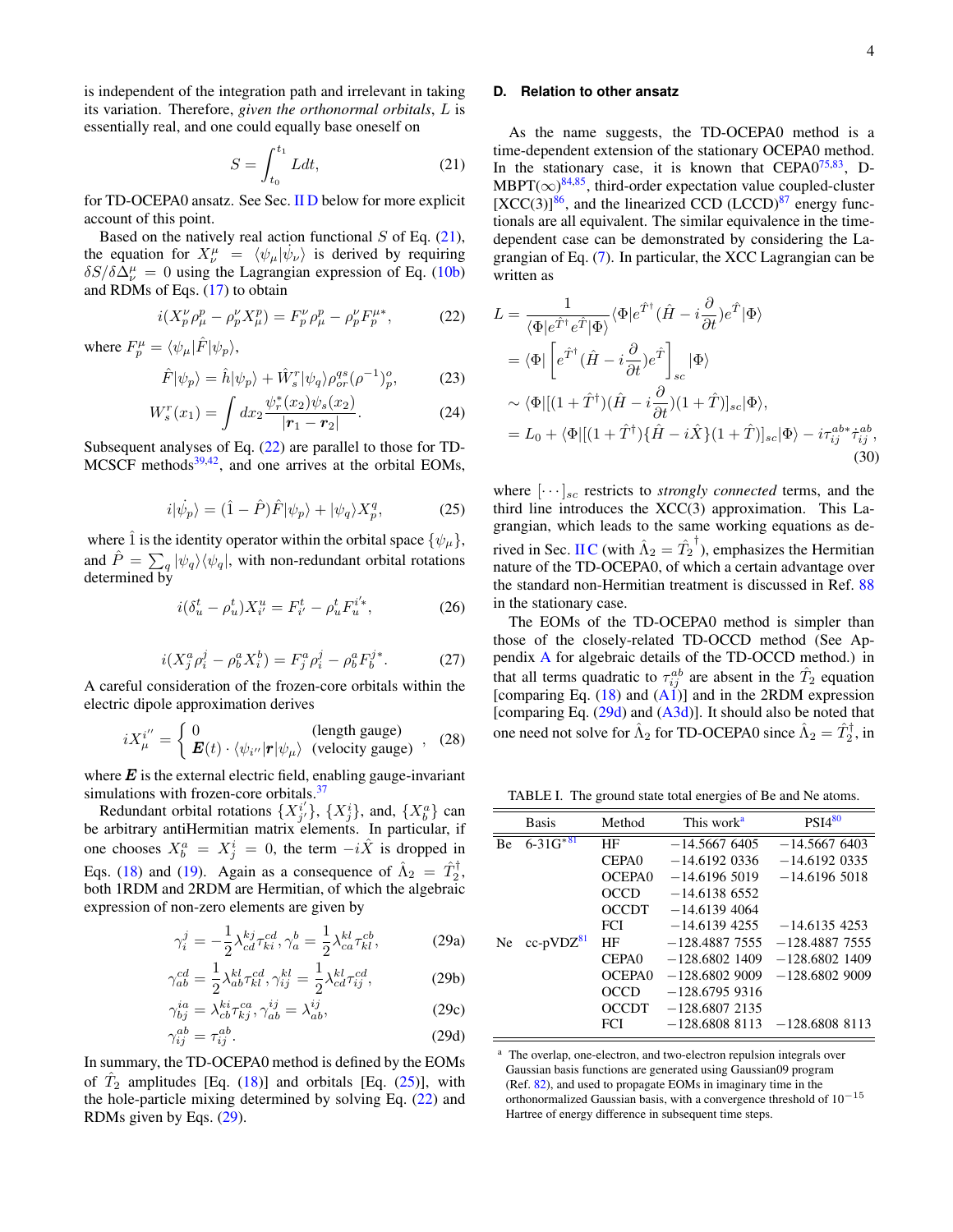contrast to the fact that Eq.  $(A2)$  should be solved for TD-OCCD. These simplifications make TD-OCEPA0 computationally much more efficient than TD-OCCD, as numerically demonstrated in Sec. [III.](#page-4-0)

#### <span id="page-4-0"></span>**III. NUMERICAL RESULTS AND DISCUSSIONS**

#### <span id="page-4-3"></span>**A. Ground-state energy**

We have implemented the TD-OCEPA0 method for atomcentered Gaussian basis functions and spherical finite-element discrete variable representation (FEDVR) basis for atoms, both with spin-restricted and spin-unrestricted treatments, by modifying the TD-OCCD code described in Ref. [59.](#page-9-6) Exploiting the feasibility of the imaginary time relaxation to obtain the ground state<sup>[59](#page-9-6)</sup>, we first computed the ground-state energy of Be and Ne atoms with standard Gaussian basis sets, and compare the results with those obtained by PSI4 program package $80$ , in which the time-independent OCEPA0 method is implemented. To facilitate the comparison, the number of active spatial orbitals  $n_{\text{act}}/2$  are set to be the same as the number of basis functions  $n_{\text{bas}}$ , since this is the only capability of the PSI4 program. In this case, there are no virtual orbitals (See Sec. [II B](#page-2-7) for the definition.), and therefore, the first term of Eq. [\(25\)](#page-3-3) vanishes. We also take an option of imaginarypropagating amplitudes only, with all orbitals frozen at the canonical HF solution, to obtain the fixed-orbital CEPA0 energy.



<span id="page-4-1"></span>FIG. 1. Time evolution of the dipole moment of Ne irradiated by a laser pulse of a wavelength of 800 nm and intensities of  $5 \times 10^{14}$ W/cm<sup>2</sup> (a),  $8 \times 10^{14}$  W/cm<sup>2</sup> (b), and  $1 \times 10^{15}$  W/cm<sup>2</sup> (c), calculated with TDHF, TD-OCISD, TD-OCEPA, TD-OCCD, and TD-CASSCF methods.



<span id="page-4-2"></span>FIG. 2. Time evolution of the single ionization probability of Ne irradiated by a laser pulse of a wavelength of 800 nm and intensities of  $5 \times 10^{14}$  W/cm<sup>2</sup> (a),  $8 \times 10^{14}$  W/cm<sup>2</sup> (b), and  $1 \times 10^{15}$  W/cm<sup>2</sup> (c), calculated with TDHF, TD-OCISD, TD-OCEPA, TD-OCCD, and TD-CASSCF methods.

time (optical cycle)

The calculated total energies listed in Table [I](#page-3-6) demonstrate a virtually perfect agreement of the results of this work and PSI4 program, both for CEPA0 and OCEPA0 methods and for Be and Ne atoms (with a small discrepancy due to a digit truncation of Gaussian one- and two-electron integrals), which confirms the correctness of our implementation.

It is also observed that, for both Be and Ne, the OCEPA0 energies are noticeably lower than the OCCD ones, and for the Be case, the OCEPA0 energy is slightly lower than the FCI energy. Such an overestimation of the correlation energy is usually considered not critical, and more than compensated by the size extensivity in the stationary case.

#### **B. Application to electron dynamics in Ne and Ar**

Next, we apply the TD-OCEPA0 method to the laser-driven electron dynamics in Ne and Ar atoms. Within the dipole approximation in the velocity gauge, the one-electron Hamiltonian is given by

$$
h(\mathbf{r}, \mathbf{p}) = \frac{1}{2} |\mathbf{p}|^2 - \frac{Z}{|\mathbf{r}|} + A(t) p_z,
$$
 (31)

where Z is the atomic number,  $A(t) = -\int^t E(t')dt'$  is the vector potential, with  $E(t)$  being the laser electric field linearly polarized along z axis. It should be noted that TD-OCC method (including TD-OCEPA0) is gauge invariant; lengthgauge and velocity-gauge simulations, upon numerical convergence, give the same result for observables. The velocity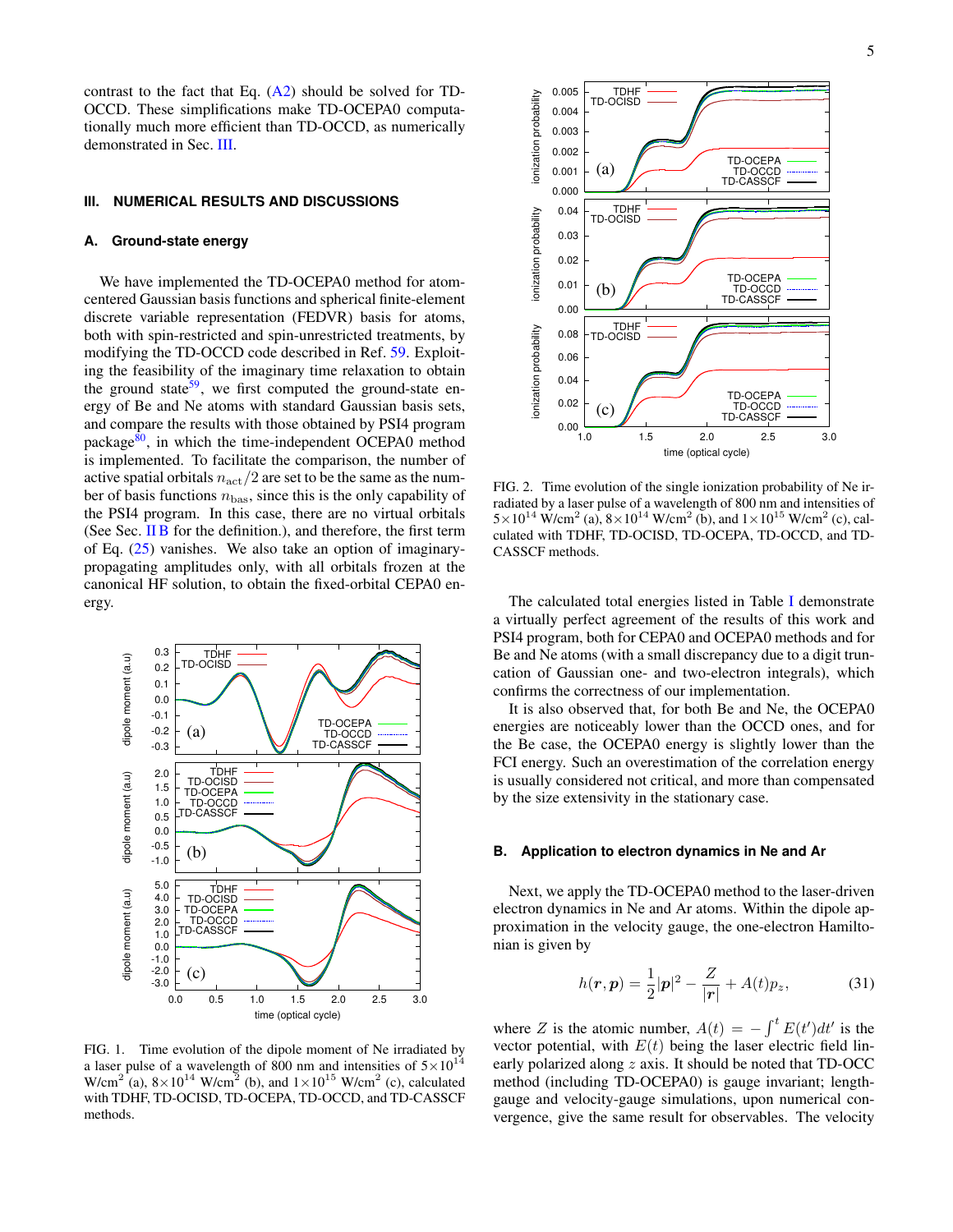gauge employed here is advantageous in simulating high-field phenomena<sup>[37,](#page-8-31)[89](#page-9-27)</sup>.

The laser electric field is given by

$$
E(t) = E_0 \sin(\omega_0 t) \sin^2\left(\pi \frac{t}{3T}\right),\tag{32}
$$

for  $0 \le t \le 3T$ , and  $E(t) = 0$  otherwise, with the central wavelength  $\lambda = 2\pi/\omega_0 = 800$  nm, the period  $T =$  $2\pi/\omega_0 \sim 2.67$  fs, and the peak intensity  $I_0 = E_0^2$ . We consider three different intensities  $5 \times 10^{14}$  W/cm<sup>2</sup>,  $8 \times 10^{14}$ W/cm<sup>2</sup>, and  $1 \times 10^{15}$  W/cm<sup>2</sup> for Ne, and  $2 \times 10^{14}$  W/cm<sup>2</sup>,  $4\times10^{14}$  W/cm<sup>2</sup>, and  $6\times10^{14}$  W/cm<sup>2</sup> for Ar.

The orbital functions are represented by the spherical FEDVR basis $37,89$  $37,89$ , with the maximum angular momentum  $l_{\text{max}}$  = 47 for Ne and  $l_{\text{max}}$  = 63 for Ar, and the FEDVR basis supporting the radial coordinate  $0 < r < 240$  using 63 finite elements each containing 21 (for Ne) and 23 (for Ar) DVR functions. The absorbing boundary is implemented by a  $\cos^{1/4}$  mask function switched on at  $r = 180$  to avoid reflection from the box boundary. The ground state of each method is obtained by the imaginary time relaxation, and then the realtime dynamics are simulated starting from the ground state. The Fourth-order exponential Runge-Kutta method $90$  is used to propagate the EOMs with 10000 time steps for each optical cycle.

We compare the performance of the following methods: (i) TDHF, (ii) TD-MCSCF with a TDHF determinant and singly and doubly excited configurations included (TD-OCISD), (iii) TD-OCCD, (iv) TD-OCCDT, and (iv) TD-CASSCF as the fully correlated reference for a given number of active orbitals. In all the methods, the 1s orbital of Ne, and  $1s2s2p$ orbitals of Ar are kept frozen at the canonical Hartree-Fock orbitals, and for the correlated approaches (ii)-(iv) the eight

The dipole moment (Fig. [1\)](#page-4-1) and the ionization probability (Fig. [2\)](#page-4-2) of Ne atom show a general trend that the deviation of results for each method from TD-CASSCF ones decreases as TDHF  $\gg$  TD-OCISD  $>$  TD-OCEPA0  $\approx$  TD-OCCD  $>$  TD-OCCDT. The HHG spectra [Fig. [3](#page-6-0) (a)-(c)] are well reproduced by all the methods, except a systematic underestimation of the intensity by TDHF, with the magnitude of the error amounting to 100% of the TD-CASSCF spectral amplitude as shown in Fig. [3](#page-6-0) (d)-(f). The magnitude of the error depends weakly on the harmonic order at the plateau region, which decreases again as TDHF  $\gg$  TD-OCISD  $>$  TD-OCEPA0  $\approx$  TD-OCCD > TD-OCCDT. The Ne atom is characterized by its large ionization potential of 21.6 eV, resulting in relatively low ionization probabilities (Fig. [2\)](#page-4-2) for the present laser pulses. In that case, TD-OCEPA0 and TD-OCCD give a notably similar, and accurate description of dynamics, implying that the truncation after the doubles amplitudes and the linearization of the Lagrangian [Eq. [16\]](#page-2-1) are both justified.

The Ar atom, having a lower ionization potential of 15.6 eV, exhibits a richer dynamics than Ne, e.g, a larger-amplitude

valence electrons are correlated among 13 active orbitals. The method (ii) was first introduced in Ref. [40,](#page-8-35) and referred to as the time-dependent restricted-active-space self-consistentfield method. It can also be considered a specialization of more general time-dependent occupation-restricted multipleactive-space method $3^7$ . Here we denote the method as TD-OCISD (time-dependent optimized CI with singles and doubles) for simplicity.

The simulation results are given in Figs. [1](#page-4-1)[-3](#page-6-0) for Ne and Figs. [4](#page-6-1)[-6](#page-7-1) for Ar. For each atom, we report the time evolution of the dipole moment [Figs. [1](#page-4-1) and [4\]](#page-6-1), the ionization proba-bility [Figs. [2](#page-4-2) and [5\]](#page-6-2), and the HHG spectra [Figs. [3](#page-6-0) and [6\]](#page-7-1). The dipole moment is evaluated as a trace  $\langle \psi_p | \hat{z} | \psi_q \rangle \rho_p^q$  using the 1RDM, and the ionization probability is defined as the probability of finding an electron outside a sphere of radius 20 a.u, computed by an expression using 1RDM and  $2RDM<sup>91</sup>$  $2RDM<sup>91</sup>$  $2RDM<sup>91</sup>$ . The HHG spectrum is obtained as the modulus squared  $I(\omega) = |a(\omega)|^2$  of the Fourier transform of the expectation value of the dipole acceleration, which, in turn, is obtained with a modified Ehrenfest expression $3^7$ . The TD-OCCDT results of the dipole moment and the ionization probability are not shown, since they meet a virtually perfect agreement with TD-CASSCF ones. The HHG spectrum is shown only for TDHF, TD-OCEPA0, TD-OCCD, and TD-CASSCF methods [Figs.  $3(a)-(c)$  $3(a)-(c)$  and  $6(a)-(c)$  $6(a)-(c)$ ] to keep a visibility, and an absolute relative deviation

<span id="page-5-0"></span>
$$
\delta(\omega) = \left| \frac{a(\omega) - a_{\text{TD-CASSCF}}(\omega)}{a_{\text{TD-CASSCF}}(\omega)} \right| \tag{33}
$$

of the spectral amplitude  $a(\omega)$  from the TD-CASSCF value is reported for each method [Figs.  $3(d)$  $3(d)$ -(f) and  $6(d)$  $6(d)$ -(f)]. Note that both  $I(\omega)$  and  $\delta(\omega)$  are plotted in the logarithmic scale, and  $\delta(\omega) = 1$  corresponds to a 100% deviation from the TD-CASSCF amplitude.

Г

oscillation of the dipole moment (Fig. [4\)](#page-6-1), ionization probabilities as high as 70% (Fig. [5\)](#page-6-2), and HHG spectra characterized by a dip around 34th harmonic related to the Cooper mini-mum of the photoionization spectrum<sup>[92](#page-9-30)</sup> at the same energy (Fig. [6\)](#page-7-1). The trend of the accuracy of each method is similar to the case for Ne, except that TD-OCEPA0 and TD-OCCD give noticeably different descriptions of dynamics. In general, TD-OCEPA0 tends to capture a larger part of the correlation effect (the difference between TDHF and TD-CASSCF) than TD-OCCD does. This results in, on one hand, a better agreement of the TD-OCEPA0 results (than TD-OCCD) with TD-CASSCF ones for lower intensity cases [Fig. [4](#page-6-1) (a),(b), Fig. [5](#page-6-2) (a),(b), and Fig. [6](#page-7-1) (d),(e)], and, on the other, leads to an overestimation of the correlation effect for the highest in-tensity [Fig. [4](#page-6-1) (c), Fig.  $5$  (c), Fig. [6](#page-7-1) (f)], somewhat analogous to the overestimation of the ground-state correlation energy as discussed in Sec. [III A.](#page-4-3)

The nonlinear exponential parametrization in TD-OCCD seems to play a role in correcting the overestimation, and the inclusion of the triple excitations (TD-OCCDT) is essential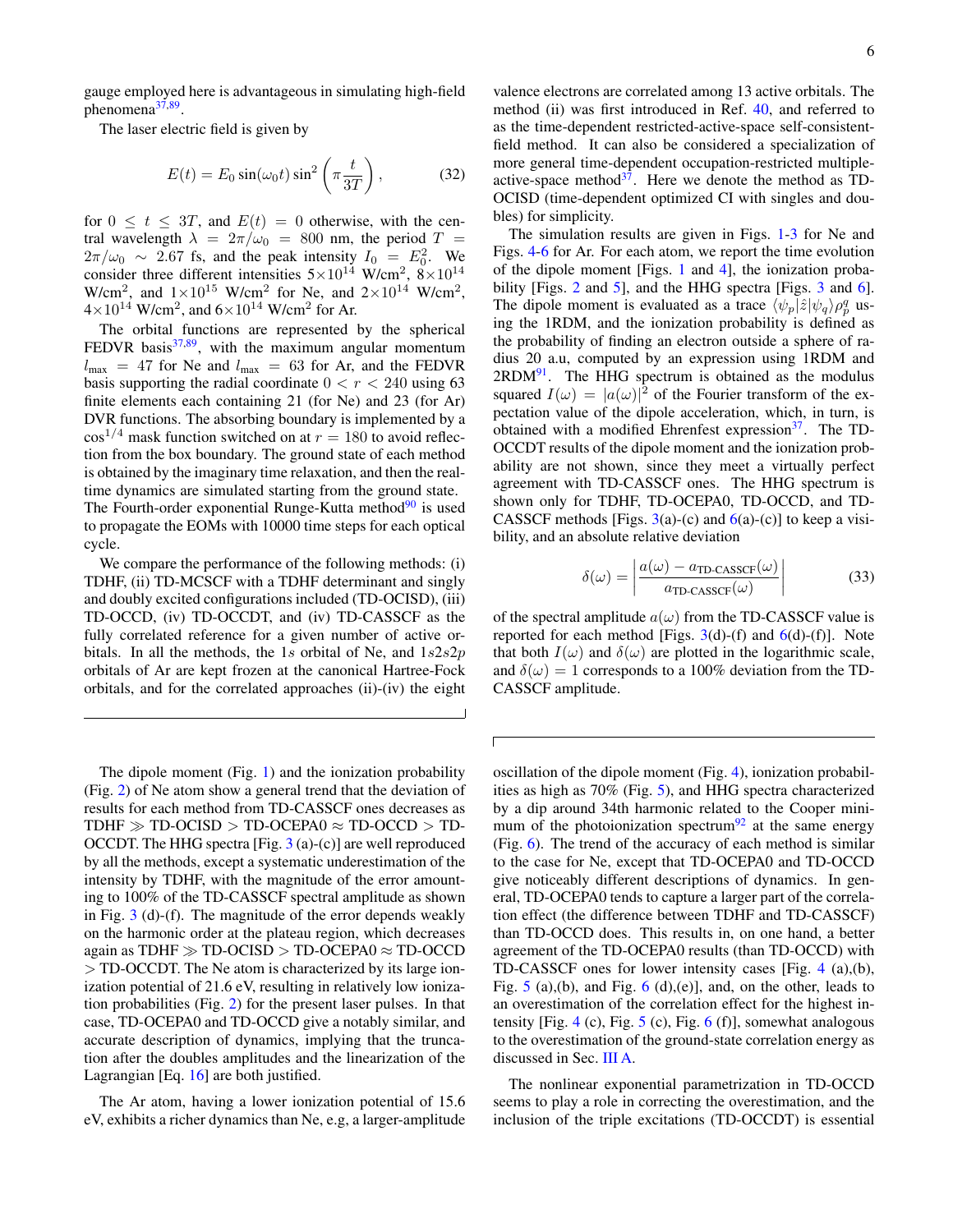

<span id="page-6-0"></span>FIG. 3. The HHG spectra from Ne irradiated by a laser pulse of a wavelength of 800 nm obtained with various methods (top), and the relative deviation of the spectral amplitude from the TD-CASSCF spectrum (bottom) defined as Eq. [\(33\)](#page-5-0), for laser intensities of  $5 \times 10^{14}$  W/cm<sup>2</sup> (a,d),  $8 \times 10^{14}$  W/cm<sup>2</sup> (b,e), and  $1 \times 10^{15}$  W/cm<sup>2</sup> (c,f).

to retain the decisive accuracy across the employed range of the laser intensity. Despite the aforementioned overestimation of the correlation effect for higher intensities, we judge that the present results of TD-OCEPA0 are quite encouraging; it clearly outperforms TD-OCISD for all properties of both atoms, and at least performs equally as TD-OCCD for a

TDHF<br>TD-OCISD dipole moment (a.u) 1.0 dipole moment (a.u) 0.5 0.0 -0.5 TD-OCEPA TD-OCCD (a) -1.0 TD-CASSCF<br>
TD-CCISD<br>
TD-CCISD<br>
TD-CCEPA<br>
TD-CASSCF<br>
TD-CASSCF<br>
TD-CASSCF  $\overline{\phantom{a}}$   $\overline{\phantom{a}}$   $\overline{\phantom{a}}$   $\overline{\phantom{a}}$   $\overline{\phantom{a}}$   $\overline{\phantom{a}}$   $\overline{\phantom{a}}$   $\overline{\phantom{a}}$   $\overline{\phantom{a}}$   $\overline{\phantom{a}}$   $\overline{\phantom{a}}$   $\overline{\phantom{a}}$   $\overline{\phantom{a}}$   $\overline{\phantom{a}}$   $\overline{\phantom{a}}$   $\overline{\phantom{a}}$   $\overline{\phantom{a}}$   $\overline{\phantom{a}}$   $\overline{\$ TDHF dipole moment (a.u) dipole moment (a.u) TD-OCISD 10.0 time (optical cycle) TD-OCEPA 5.0 0.0 (b) -5.0 TD-OCCD<br>TD-CASSCF 30.0  $\begin{array}{ccc} \n\mathsf{I} & \mathsf{I} & \mathsf{I} & \mathsf{I} & \mathsf{I} & \mathsf{I} & \mathsf{I} & \mathsf{I} \n\end{array}$ TDHF dipole moment (a.u) dipole moment (a.u) time (optical cycle) 20.0 TD-OCISD TD-OCEPA 10.0 0.0 -10.0 TD-OCCD -20.0 (c) D-CASSCF 0.0 0.5 1.0 1.5 2.0 2.5 3.0 time (optical cycle)

moderate laser intensity.



<span id="page-6-1"></span>FIG. 4. Time evolution of the dipole moment of Ar irradiated by a laser pulse of a wavelength of 800 nm and intensities of  $2\times10^{14}$ W/cm<sup>2</sup> (a),  $4 \times 10^{14}$  W/cm<sup>2</sup> (b), and  $6 \times 10^{14}$  W/cm<sup>2</sup> (c), calculated with TDHF, TD-OCISD, TD-OCEPA, TD-OCCD, and TD-CASSCF methods.

<span id="page-6-2"></span>FIG. 5. Time evolution of the single ionization probability of Ar irradiated by a laser pulse of a wavelength of 800 nm and intensities of  $2 \times 10^{14}$  W/cm<sup>2</sup> (a),  $4 \times 10^{14}$  W/cm<sup>2</sup> (b), and  $6 \times 10^{14}$  W/cm<sup>2</sup> (c), calculated with TDHF, TD-OCISD, TD-OCEPA, TD-OCCD, and TD-CASSCF methods.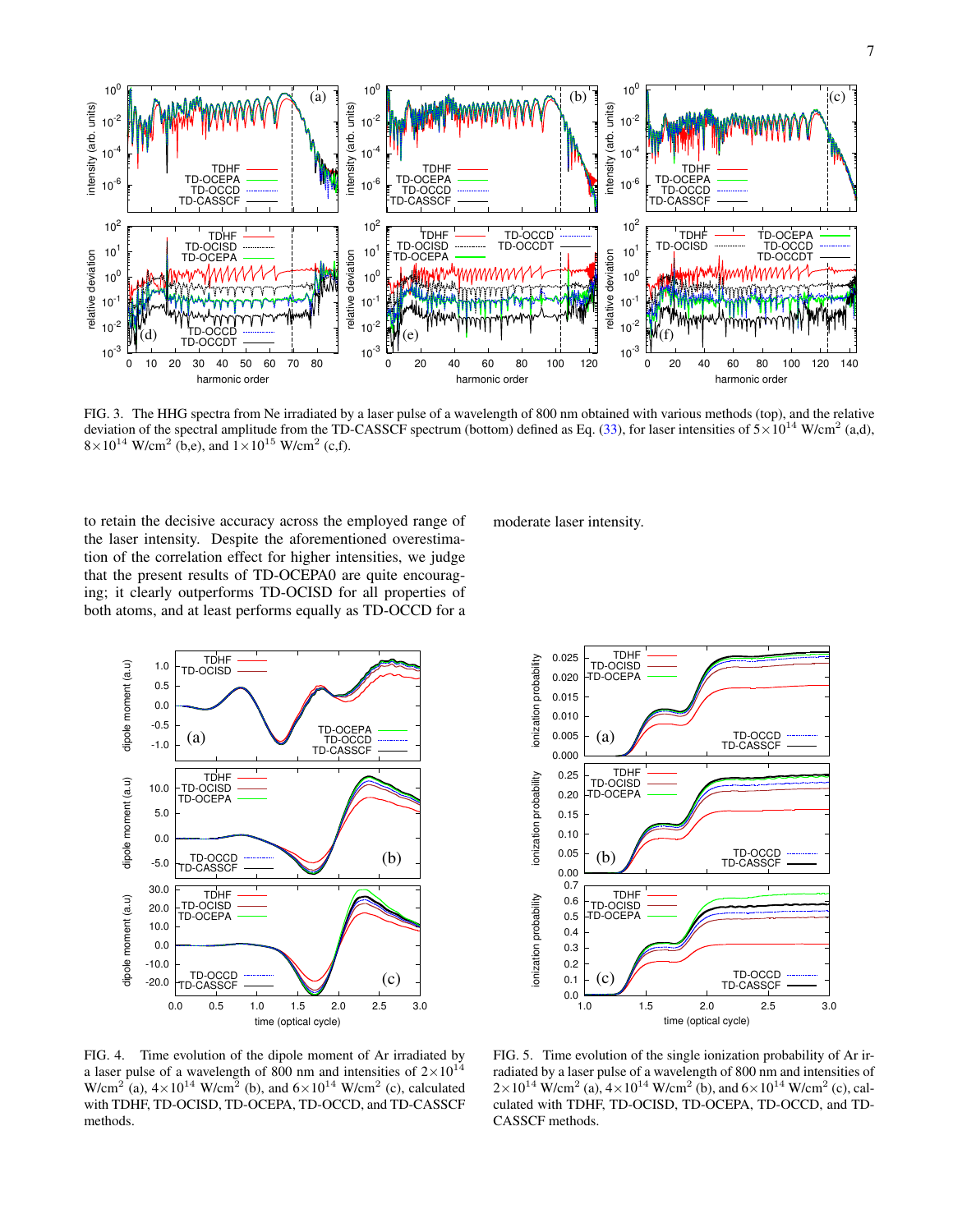

<span id="page-7-1"></span>FIG. 6. The HHG spectra from Ar irradiated by a laser pulse of a wavelength of 800 nm obtained with various methods (top), and the relative deviation of the spectral amplitude from the TD-CASSCF spectrum (bottom) defined as Eq. [\(33\)](#page-5-0), for laser intensities of  $2\times10^{14}$  W/cm<sup>2</sup> (a,d),  $4 \times 10^{14}$  W/cm<sup>2</sup> (b,e), and  $6 \times 10^{14}$  W/cm<sup>2</sup> (c,f)

<span id="page-7-3"></span>TABLE II. Comparison of the CPU time (in second) spent for the evaluation of the  $T_2$  equation,  $\Lambda_2$  equation, and 2RDM for TD-OCCD and TD-OCEPA0 methods with various active spaces. See text for more details.

|                           | TD-OCCD   |             |        |       | TD-OCEPA0 |       |  |
|---------------------------|-----------|-------------|--------|-------|-----------|-------|--|
| active space <sup>a</sup> | $\rm T_2$ | $\Lambda_2$ | 2RDM   | Т,    | Λэ        | 2RDM  |  |
|                           |           |             |        |       |           |       |  |
| $(8e-9o)$                 | 8.1       | 11.4        | 20.7   | 3.3   | ۳         | 3.1   |  |
| $(8e-13o)$                | 40.8      | 55.5        | 109.4  | 18.2  |           | 19.8  |  |
| $(8e-20o)$                | 254.9     | 332.1       | 703.9  | 131.4 |           | 187.9 |  |
| $(14e-16o)$               | 248.2     | 307.2       | 555.5  | 111.1 |           | 83.2  |  |
| $(16e-17o)$               | 314.4     | 437.0       | 852.1  | 131.5 |           | 124.4 |  |
| $(18e-18o)$               | 452.6     | 619.6       | 1024.8 | 187.9 |           | 143.3 |  |

<span id="page-7-2"></span><sup>a</sup> CPU time spent for the simulation of Ar atom with  $n_{\text{act}}$  active orbitals and  $N_{\text{act}}$  active electrons ( $n_{\text{act}}e-N_{\text{act}}$ ), recorded and accumulated over 1000 time steps of a real-time simulation ( $I_0 = 2 \times 10^{14}$  W/cm<sup>2</sup> and  $\lambda = 800$  nm.), using an Intel(R) Xeon(R) CPU with 12 processors having a clock speed of 3.33GHz.

Finally, we compare the computational cost of TD-OCEPA0 and TD-OCCD methods. Table [II](#page-7-3) reports the central processor unit (CPU) time for the computational bottlenecks differing in these two methods, with varying numbers of active electrons and active orbitals. The largest active space with 18 electrons and 18 orbitals (18e-18o) is challenging for the fully correlated TD-CASSCF.

First, depending on the active space configurations, the evaluation of the  $\hat{T}_2$  equation of the TD-OCEPA0 [Eq. [\(18\)](#page-2-2)] is 1.9∼2.5 times faster than that of TD-OCCD [Eq. [\(A1\)](#page-8-33)]. A bigger computational gain comes from the fact that one need not solve for the  $\Lambda_2$  equation, which, for TD-OCCD [Eq. [\(A2\)](#page-8-34)] takes longer than that for the  $\hat{T}_2$  equation because of more mathematical operations involved. A further significant cost reduction is obtained by TD-OCEPA0 for the 2RDM evaluation [Eqs. [\(29d\)](#page-1-2)], which is  $5.5 \sim 7.2$  times faster than the TD-OCCD case [Eqs. [\(A3d\)](#page-8-33)]. As a whole, the TD-OCEPA0 simulation with, e.g, the (18e-18o) active space achieves 6.3 times speed up relative to the TD-OCCD simulation with the same active orbital space.

# <span id="page-7-0"></span>**IV. SUMMARY**

We have presented the implementation of TD-OCEPA0 method as a cost-effective approximation within the TD-OCC framework, for the first principles study of intense laser-driven multielectron dynamics. The TD-OCEPA0 method retains the important size-extensivity and gauge-invariance of TD-OCC, and computationally much more efficient than the full TD-OCCD method. As a first numerical test, we applied the present implementation to Ne and Ar atoms irradiated by an intense near infrared laser pulses with three different intensities to compare the time-dependent dipole moment, the ionization probability, and HHG spectra with those obtained with other methods including the fully correlated TD-CASSCF methods with the same number of active orbitals. It is observed that, for the highest laser intensity, with sizable ionization, the TD-OCEPA0 tends to overestimate the correlation effect defined as the difference between TDHF and TD-CASSCF descriptions. For moderate intensities, however, the TD-OCEPA0 method performs at least equally well as TD-OCCD with a substantially lower computational cost. It is anticipated that the present TD-OCEPA0 method serves as an important theoretical tool to investigate ultrafast and/or highfield processes in chemically relevant large molecular systems.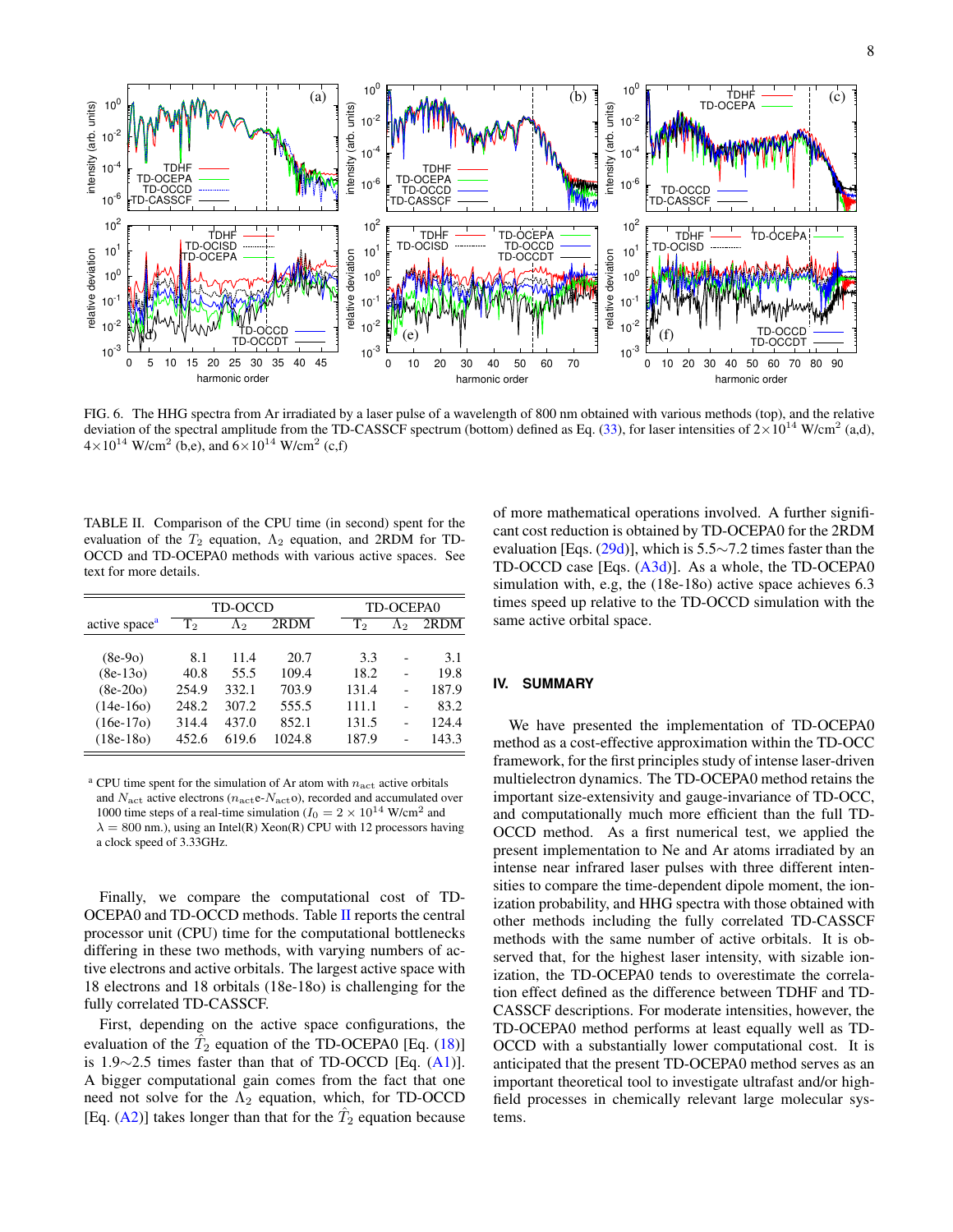### **ACKNOWLEDGMENTS**

This research was supported in part by a Grant-in-Aid for Scientific Research (Grants No. 16H03881, No. 17K05070, No. 18H03891, and No. 19H00869) from the Ministry of Education, Culture, Sports, Science and Technology (MEXT) of Japan. This research was also partially supported by JST COI (Grant No. JPMJCE1313), JST CREST (Grant No. JP-MJCR15N1), and by MEXT Quantum Leap Flagship Program (MEXT Q-LEAP) Grant Number JPMXS0118067246.

## <span id="page-8-32"></span>**Appendix A: Algebraic details of TD-OCCD**

The TD-OCCD method implemented in Ref. [59](#page-9-6) employs the same truncation ( $\hat{T} = \hat{T}_2$  and  $\hat{\Lambda} = \hat{\Lambda}_2$ ) as for TD-OCEPA0, but retains the full exponential operator  $e^{\hat{T}_2}$ . As a result, the amplitude EOMs are given by

<span id="page-8-33"></span>
$$
i\dot{\tau}_{ij}^{ab} = v_{ij}^{ab} - p(ij)\bar{f}_{j}^{k}\tau_{ik}^{ab} + p(ab)\bar{f}_{c}^{a}\tau_{ij}^{cb} + \frac{1}{2}v_{cd}^{ab}\tau_{ij}^{cd} + \frac{1}{2}v_{ij}^{kl}\tau_{kl}^{ab} + p(ij)p(ab)v_{ic}^{ak}\tau_{kj}^{cb} - \frac{1}{2}p(ij)\tau_{ik}^{ab}\tau_{jl}^{cd}v_{cd}^{kl} + \frac{1}{2}p(ab)\tau_{ij}^{bc}\tau_{kl}^{ad}v_{cd}^{kl} + \frac{1}{4}\tau_{kl}^{ab}\tau_{ij}^{cd}v_{cd}^{kl} + \frac{1}{2}p(ij)p(ab)\tau_{il}^{bc}\tau_{jk}^{ad}v_{cd}^{kl}, \quad (A1)
$$

<span id="page-8-34"></span>
$$
-i\dot{\lambda}_{ab}^{ij} = v_{ab}^{ij} - p(ij)\bar{f}_{k}^{i}\lambda_{ab}^{kj} + p(ab)\bar{f}_{a}^{c}\lambda_{cb}^{ij} + \frac{1}{2}v_{ab}^{cd}\lambda_{cd}^{ij} + \frac{1}{2}v_{kl}^{ij}\lambda_{ab}^{kl} + p(ij)p(ab)v_{kb}^{cj}\lambda_{ac}^{ik} - \frac{1}{2}p(ij)\lambda_{cd}^{ik}\tau_{kl}^{cd}v_{ab}^{jl} + \frac{1}{2}p(ab)\lambda_{bc}^{kl}\tau_{kl}^{cd}v_{ad}^{ij} + \frac{1}{4}\lambda_{ab}^{kl}\tau_{kl}^{cd}v_{cd}^{ij} + \frac{1}{2}p(ij)p(ab)\lambda_{ac}^{ik}\tau_{kl}^{cd}v_{bd}^{il} - \frac{1}{2}p(ij)\lambda_{ab}^{ik}\tau_{kl}^{cd}v_{cd}^{jl} + \frac{1}{2}p(ab)\lambda_{bc}^{ij}\tau_{kl}^{cd}v_{ad}^{kl} + \frac{1}{4}\lambda_{cd}^{ij}\tau_{kl}^{cd}v_{ab}^{kl}
$$
 (A2)

The EOMs for orbitals are formally the same as that for TD-OCEPA0, Eqs. [\(25\)](#page-3-3)-[\(27\)](#page-3-7), but with RDMs  $\rho$  replaced with Hermitialized ones,  $D_q^p = (\rho_q^p + \rho_p^{q*})/2$  and  $P_{qs}^{pr} = (\rho_{qs}^{pr} + \rho_{qs}^{q*})/2$  $\rho_{pr}^{qs*}$  /2. Finally the algebraic expression for non-zero correlation RDM elements is

$$
\gamma_i^j = -\frac{1}{2} \lambda_{cd}^{kj} \tau_{ki}^{cd}, \gamma_a^b = \frac{1}{2} \lambda_{ca}^{kl} \tau_{kl}^{cb},
$$
 (A3a)

$$
\gamma_{ab}^{cd} = \frac{1}{2} \lambda_{ab}^{kl} \tau_{kl}^{cd}, \gamma_{ij}^{kl} = \frac{1}{2} \lambda_{cd}^{kl} \tau_{ij}^{cd}, \tag{A3b}
$$

$$
\gamma_{bj}^{ia} = \lambda_{cb}^{ki} \tau_{kj}^{ca}, \gamma_{ab}^{ij} = \lambda_{ab}^{ij},
$$
\n(A3c)

$$
\gamma_{ij}^{ab} = \tau_{ij}^{ab} + \frac{1}{2} p(ij) p(ab) \lambda_{cd}^{kl} \tau_{ki}^{ca} \tau_{jl}^{bd}
$$
  

$$
- \frac{1}{2} p(ij) \lambda_{cd}^{kl} \tau_{ki}^{cd} \tau_{lj}^{ab} - \frac{1}{2} p(ab) \lambda_{cd}^{kl} \tau_{kl}^{ca} \tau_{ij}^{db}
$$
  

$$
+ \frac{1}{4} \lambda_{cd}^{kl} \tau_{ij}^{cd} \tau_{kl}^{ab}.
$$
 (A3d)

- <span id="page-8-0"></span><sup>1</sup>M. Schultze et al., Science 328, 1658 (2010).
- <span id="page-8-1"></span><sup>2</sup>K. Klünder *et al.*, Physical Review Letters **106**, 143002 (2011).
- <span id="page-8-2"></span><sup>3</sup>L. Belshaw *et al.*, The journal of physical chemistry letters 3, 3751 (2012).
- <span id="page-8-3"></span><sup>4</sup>F. Calegari *et al.*, Science 346, 336 (2014).
- <span id="page-8-4"></span>5 J. Itatani *et al.*, Nature 432, 867 (2004).
- <span id="page-8-11"></span><sup>6</sup>O. Smirnova *et al.*, Nature 460, 972 (2009).
- <span id="page-8-6"></span><span id="page-8-5"></span><sup>7</sup>S. Haessler *et al.*, Nature Physics 6, 200 (2010). <sup>8</sup>M. Protopapas, C. H. Keitel, and P. L. Knight, Reports on Progress in Physics 60, 389 (1997).
- <span id="page-8-7"></span> $^{9}$ F. Krausz and M. Ivanov, Rev. Mod. Phys. 81, 163 (2009).
- <sup>10</sup>P. Agostini and L. F. DiMauro, Reports on progress in physics 67, 813 (2004).
- <span id="page-8-8"></span><sup>11</sup>L. Gallmann, C. Cirelli, and U. Keller, Annual review of physical chemistry 63, 447 (2012).
- <span id="page-8-9"></span><sup>12</sup>Z. Chang, *Fundamentals of attosecond optics* (CRC press, 2016).
- <sup>13</sup>K. Zhao *et al.*, Optics letters 37, 3891 (2012).
- <sup>14</sup>E. J. Takahashi, P. Lan, O. D. Mücke, Y. Nabekawa, and K. Midorikawa, Nature communications 4, 2691 (2013).
- <span id="page-8-10"></span><sup>15</sup>T. Popmintchev *et al.*, science 336, 1287 (2012).
- <span id="page-8-12"></span><sup>16</sup>P. M. Kraus *et al.*, Science 350, 790 (2015).
- <span id="page-8-13"></span><sup>17</sup>K. L. Ishikawa, *Advances in Solid State Lasers Development and Applications* (InTech, 2010), chap. High-Harmonic Generation.
- <span id="page-8-14"></span><sup>18</sup>K. L. Ishikawa and T. Sato, IEEE Journal of Selected Topics in Quantum Electronics 21, 1 (2015).
- <span id="page-8-15"></span><sup>19</sup>J. S. Parker, E. S. Smyth, and K. T. Taylor, Journal of Physics B: Atomic, Molecular and Optical Physics 31, L571 (1998).
- <sup>20</sup>J. S. Parker *et al.*, Journal of Physics B: Atomic, Molecular and Optical Physics 33, L239 (2000).
- <sup>21</sup>M. Pindzola and F. Robicheaux, Physical Review A 57, 318 (1998).
- <sup>22</sup>S. Laulan and H. Bachau, Physical Review A 68, 013409 (2003).
- $^{23}$ K. L. Ishikawa and K. Midorikawa, Physical Review A 72, 013407 (2005).
- <sup>24</sup>J. Feist *et al.*, Physical review letters 103, 063002 (2009). <sup>25</sup>K. L. Ishikawa and K. Ueda, Physical review letters 108, 033003 (2012). <sup>26</sup>S. Sukiasyan, K. L. Ishikawa, and M. Ivanov, Physical Review A 86, 033423 (2012).
- <sup>27</sup>W. Vanroose, D. A. Horner, F. Martin, T. N. Rescigno, and C. W. McCurdy, Physical Review A 74, 052702 (2006).
- <span id="page-8-16"></span><sup>28</sup>D. A. Horner *et al.*, Physical review letters 101, 183002 (2008).
- <span id="page-8-17"></span><sup>29</sup>J. Krause, Phys. Rev. Lett. 68, 3535 (1992).
- <span id="page-8-18"></span><sup>30</sup>K. C. Kulander, Physical Review A 36, 2726 (1987).
- <span id="page-8-19"></span><sup>31</sup>J. Caillat *et al.*, Physical review A 71, 012712 (2005).
- <sup>32</sup>T. Kato and H. Kono, Chemical physics letters 392, 533 (2004).
- <sup>33</sup>M. Nest, T. Klamroth, and P. Saalfrank, The Journal of chemical physics 122, 124102 (2005).
- <sup>34</sup>D. J. Haxton, K. V. Lawler, and C. W. McCurdy, Physical Review A 83, 063416 (2011).
- <span id="page-8-20"></span><sup>35</sup>D. Hochstuhl and M. Bonitz, The Journal of chemical physics 134, 084106 (2011).
- <span id="page-8-21"></span><sup>36</sup>T. Sato and K. L. Ishikawa, Physical Review A 88, 023402 (2013).
- <span id="page-8-31"></span><sup>37</sup>T. Sato *et al.*, Physical Review A 94, 023405 (2016).
- <span id="page-8-22"></span><sup>38</sup>I. Tikhomirov, T. Sato, and K. L. Ishikawa, Physical review letters 118, 203202 (2017).
- <span id="page-8-23"></span><sup>39</sup>H. Miyagi and L. B. Madsen, Physical Review A 87, 062511 (2013).
- <span id="page-8-35"></span><sup>40</sup>H. Miyagi and L. B. Madsen, Physical Review A 89, 063416 (2014).
- <sup>41</sup>D. J. Haxton and C. W. McCurdy, Physical Review A 91, 012509 (2015).
- <span id="page-8-24"></span><sup>42</sup>T. Sato and K. L. Ishikawa, Physical Review A 91, 023417 (2015).
- <span id="page-8-25"></span><sup>43</sup>I. Shavitt and R. J. Bartlett, *Many-body methods in chemistry and physics: MBPT and coupled-cluster theory* (Cambridge university press, 2009).
- <span id="page-8-26"></span><sup>44</sup>H. G. Kümmel, International Journal of Modern Physics B 17, 5311 (2003). <sup>45</sup>T. D. Crawford and H. F. Schaefer, Reviews in Computational Chemistry, Volume 14 , 33 (2007).
- <span id="page-8-27"></span><sup>46</sup>K. Schonhammer, Phys. Rev. B 18, 6606 (1978).
- <span id="page-8-28"></span><sup>47</sup>P. Hoodbhoy and J. W. Negele, Physical Review C 18, 2380 (1978).
- <span id="page-8-29"></span><sup>48</sup>P. Hoodbhoy and J. W. Negele, Physical Review C 19, 1971 (1979).
- <span id="page-8-30"></span><sup>49</sup>E. Dalgaard and H. J. Monkhorst, Physical Review A 28, 1217 (1983).
- <sup>50</sup>H. Koch and P. Jo/rgensen, The Journal of Chemical Physics 93, 3333 (1990).
- <sup>51</sup>M. Takahashi and J. Paldus, The Journal of chemical physics 85, 1486 (1986).
- <sup>52</sup>M. D. Prasad, The Journal of chemical physics 88, 7005 (1988).